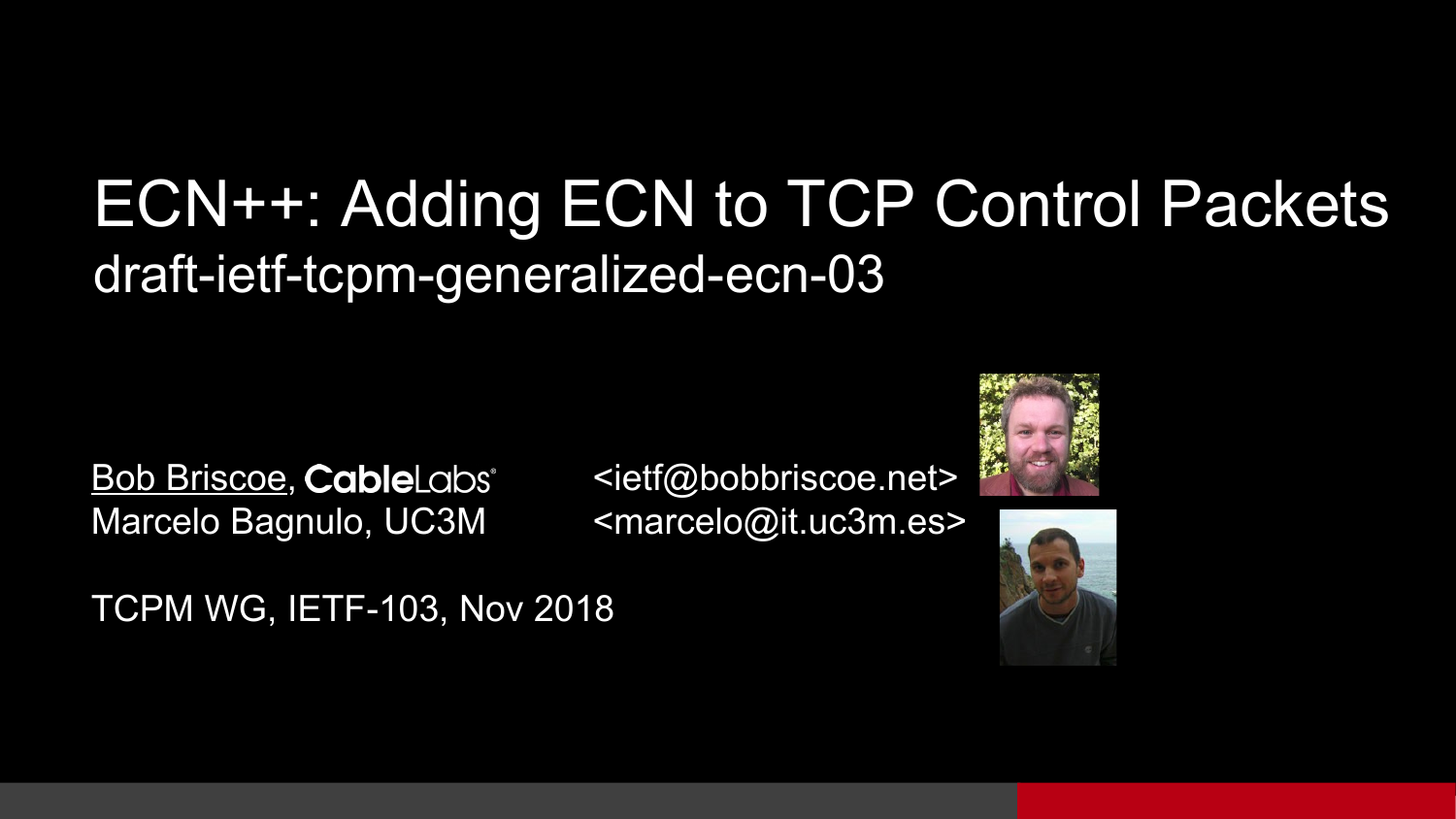#### ECN++ Recap

| <b>TCP</b><br>packet type | <b>RFC3168</b> | ECN++ [draft-ietf-tcpm-generalized-ecn-03] |                                  |                                                                                                  |
|---------------------------|----------------|--------------------------------------------|----------------------------------|--------------------------------------------------------------------------------------------------|
|                           |                | <b>AccECN f/b</b><br>negotiated            | <b>RFC3168 f/b</b><br>negotiated | congestion response                                                                              |
| SYN <sup>1</sup>          | not-ECT        | <b>ECT</b>                                 | not-ECT                          | <sup>2</sup> Reduce IW                                                                           |
| <b>SYN-ACK</b>            | not-ECT        | <b>ECT</b>                                 | <b>ECT</b>                       | <b>Reduce IW</b>                                                                                 |
| <b>Pure ACK</b>           | not-ECT        | <b>ECT</b>                                 | not-ECT                          | <sup>2</sup> Usual (?) cwnd response &<br><b>MAY AckCC [RFC5690]</b>                             |
| <b>Window probe</b>       | not-ECT        | <b>ECT</b>                                 | <b>ECT</b>                       | Usual cwnd response                                                                              |
| <b>FIN</b>                | not-ECT        | <b>ECT</b>                                 | <b>ECT</b>                       | None or MAY AckCC [RFC5690]                                                                      |
| <b>RST</b>                | not-ECT        | <b>ECT</b>                                 | <b>ECT</b>                       | N/A                                                                                              |
| <b>Re-XMT</b>             | not-ECT        | <b>ECT</b>                                 | <b>ECT</b>                       | <b>Usual cwnd response</b>                                                                       |
| Data                      | <b>ECT</b>     | <b>ECT</b>                                 | <b>ECT</b>                       | Usual cwnd response                                                                              |
| $\mathcal{D}$             |                |                                            |                                  | <sup>1</sup> For SYN, 'negotiated' means requested<br><sup>2</sup> Obviously only in AccECN case |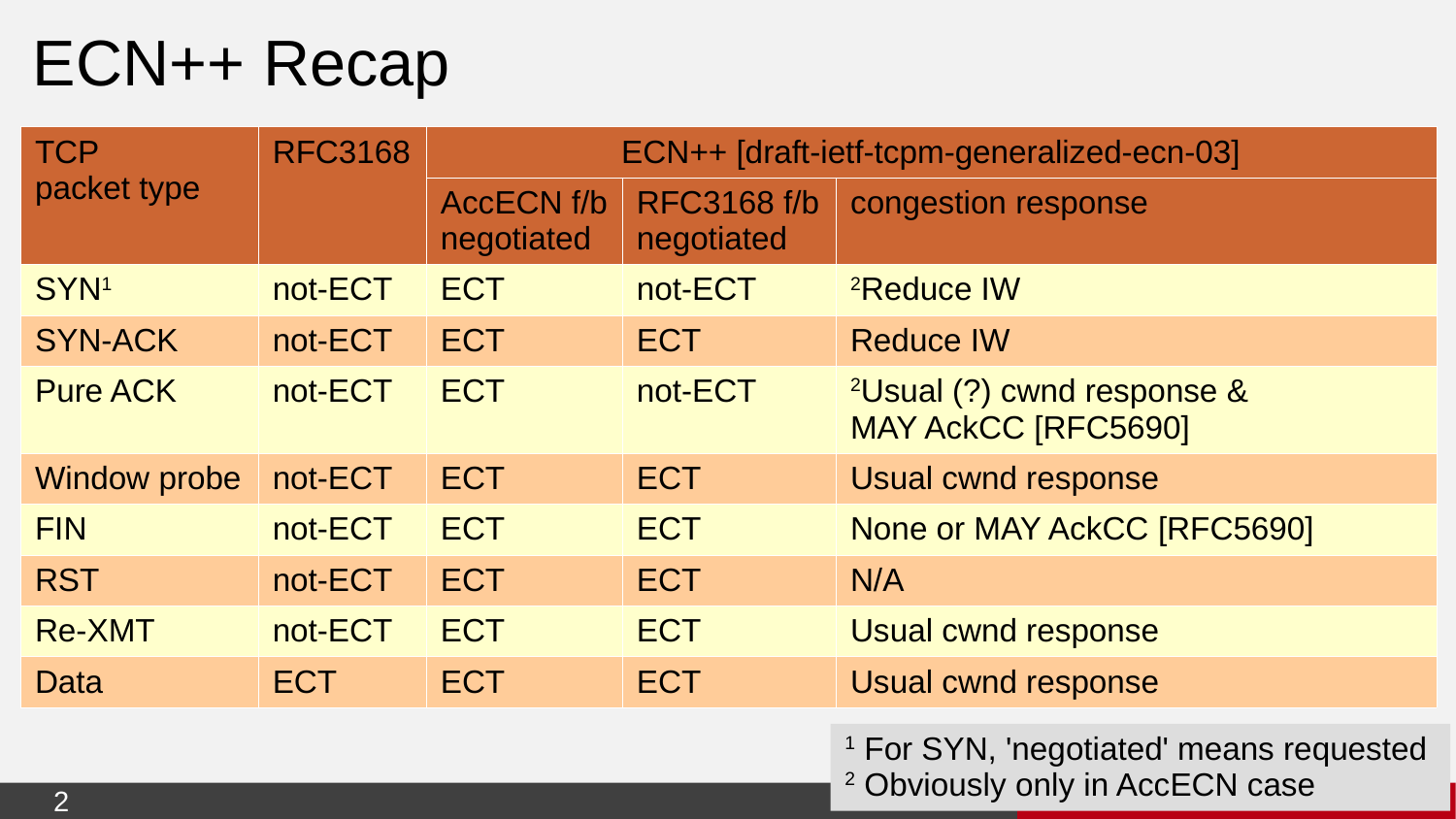# We thought we'd finished...

• Editorial issues:

1)Separate: AccECN vs. RFC3168 f/b negotiated

• Technical issues:

2)Response to CE on Pure ACK

3)New ECN++ measurement study: dire

4)Widened scope: *receiver* packet validation / acceptance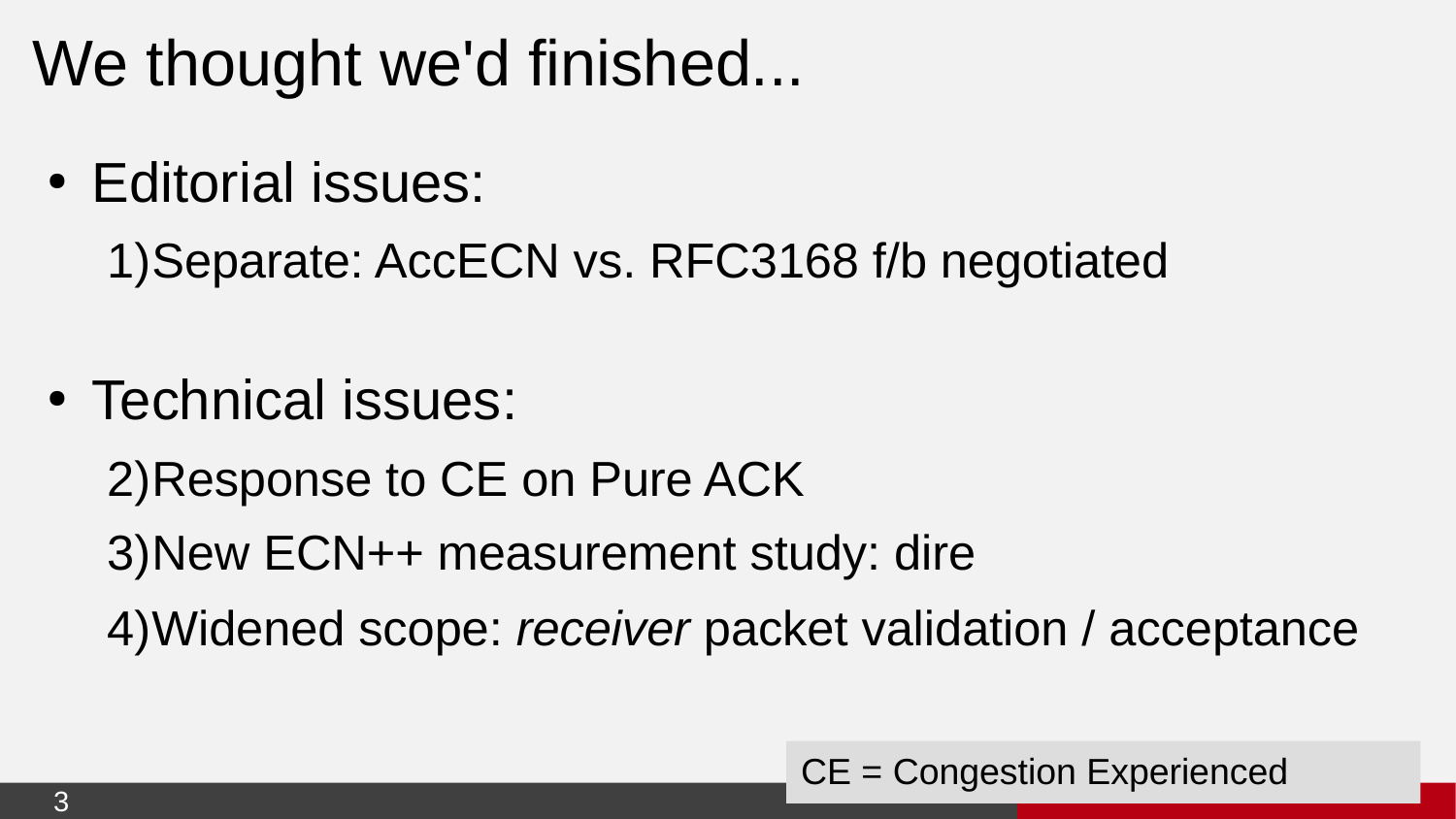# Dependence of ECN++ on AccECN experiment

- Problem: unclear which parts of ECN++ draft to follow
	- if you choose not to implement AccECN
	- if AccECN expriment evolved to something different

- Proposed solutions ranged across:
	- Split into 2 near-identical drafts
	- Appendix explaining what depends on AccECN
- Solution
	- Divided the SYN & Pure ACK sections for each case
	- Flagged which case at start of each sub-sub-section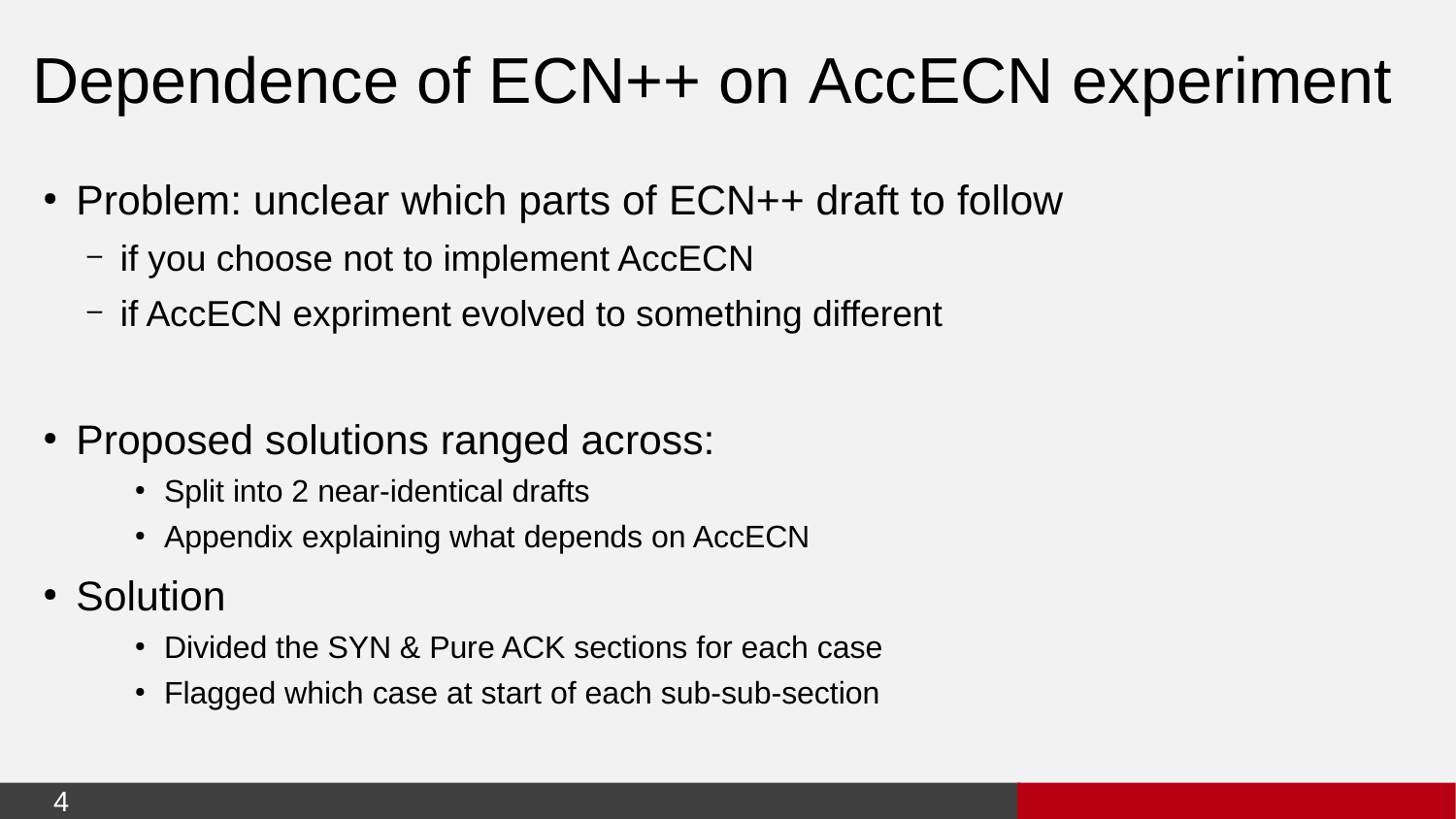# Pure ACK Congestion Response (1/2)

- Problem:
	- Now the sender knows about congestion on ACKs, how does it respond?
- Congestion response specifics out of scope
	- Where draft can say 'usual cwnd/IW response' it does (see table)
	- If it can't (Pure ACK), specifics ought to be defined for each congestion control [Reno, Cubic, BBR, DCTCP]
	- But we ought to give some (informational) guidance in this draft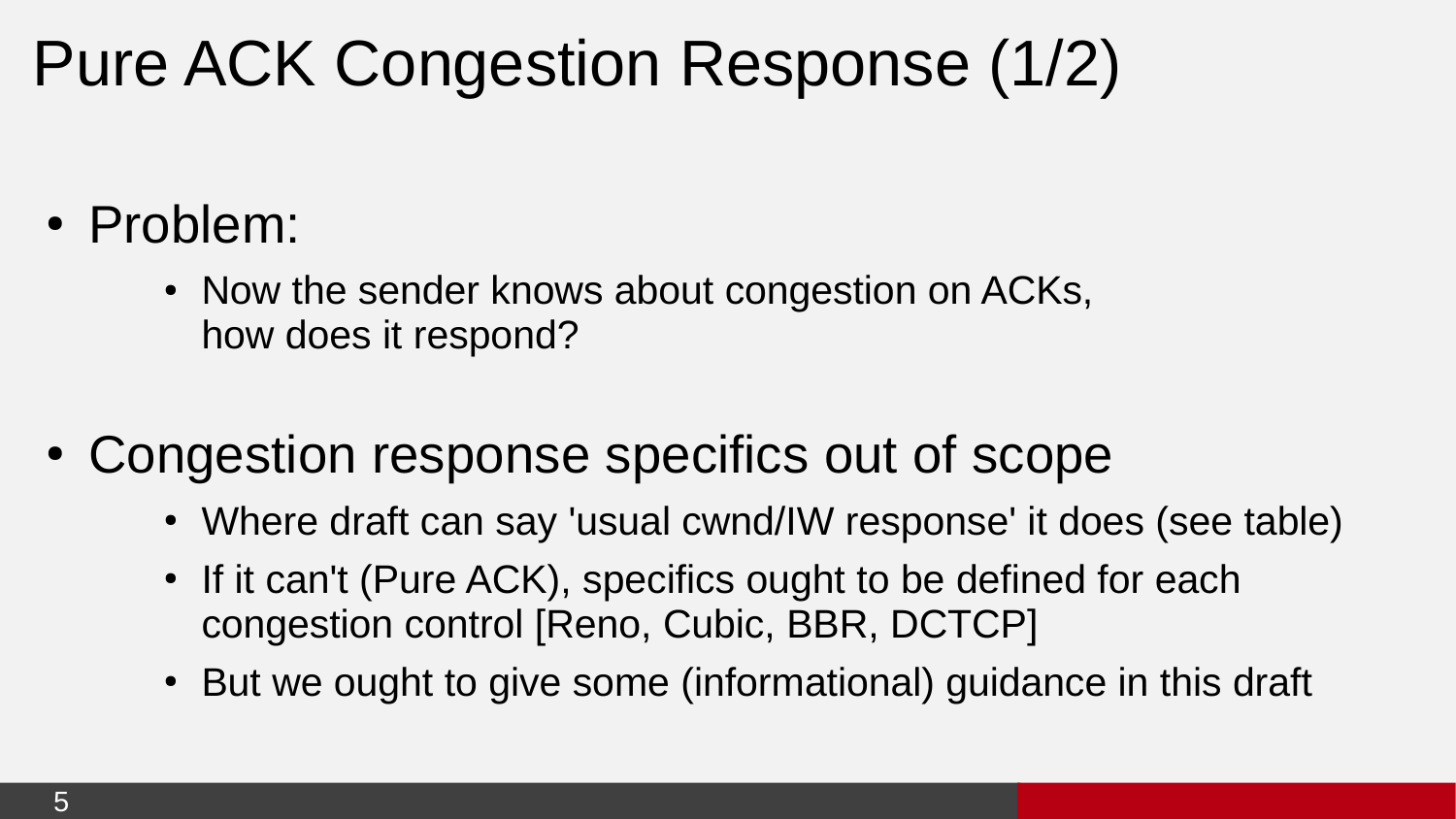# Pure ACK Congestion Response (2/2)

• A CE-marked Pure ACK is part of an aggregate causing congestion; e.g.

1) other data flow(s) in parallel to the ACKs [................................. 2) data and ACKs interspersed in one flow

3) or purely Pure ACK congestion



wrongly assumed

- Suggest two potential responses (informative only):
	- Optionally AckCC [RFC5690]
	- Reduce cwnd proportional to: (CE-marked header bytes + CE-marked data bytes) (all header bytes + all data bytes)
- Deals reasonably with all three scenarios:
	- $\cdot$  1) & 2) cwnd reduction scaled down by 40/1500 (say)
	- 1) & 3) cwnd reduction has no effect on the pure ACKs
- Addresses "it's wrong to do nothing" concern
	- even tho current TCP does nothing if a Pure ACK is lost

Using a nominal header size (not so important to be correct)

Recall: only applicable with AccECN f/b which can count CE packets and bytes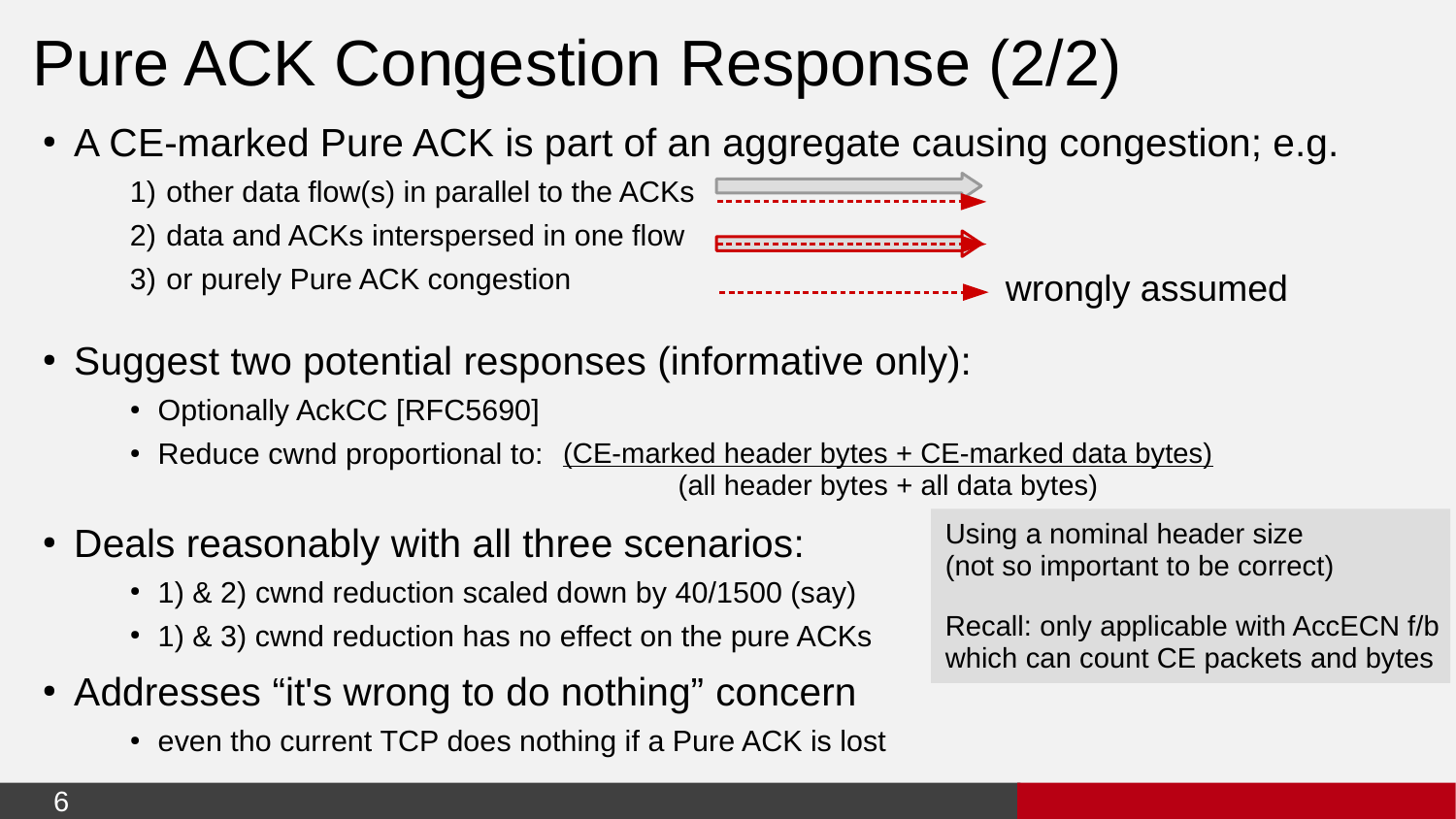# Network mangling nil; Server mangling 84

- [Tracing Internet Path Transparency](http://tma.ifip.org/2018/wp-content/uploads/sites/3/2018/06/tma2018_paper12.pdf), Kuehlewind, M., Walter, M., Learmonth, I., and B. Trammell, TMA, June 2018.
- Of the 82% of servers that now support ECN,
	- 84% disable ECN for the connection if they receive an ECT SYN
- Traced to May 2012 [Linux patch](https://github.com/torvalds/linux/commit/bd14b1b2e29bd6812597f896dde06eaf7c6d2f24#diff-5c7c60ed5f9efb6bce97ff5233f17282) (and other OSs?):
	- % RFC3168 : 6.1.1: SYN packets must not have ECT/ECN bits set.
	- % If we receive a SYN packet with these bits set,
	- % it means a network is playing bad games with TOS bits.
	- % In order to avoid possible false congestion notifications,
	- % we disable TCP ECN negociation.
- The draft calls this the 'Contra-Postel' ECN test...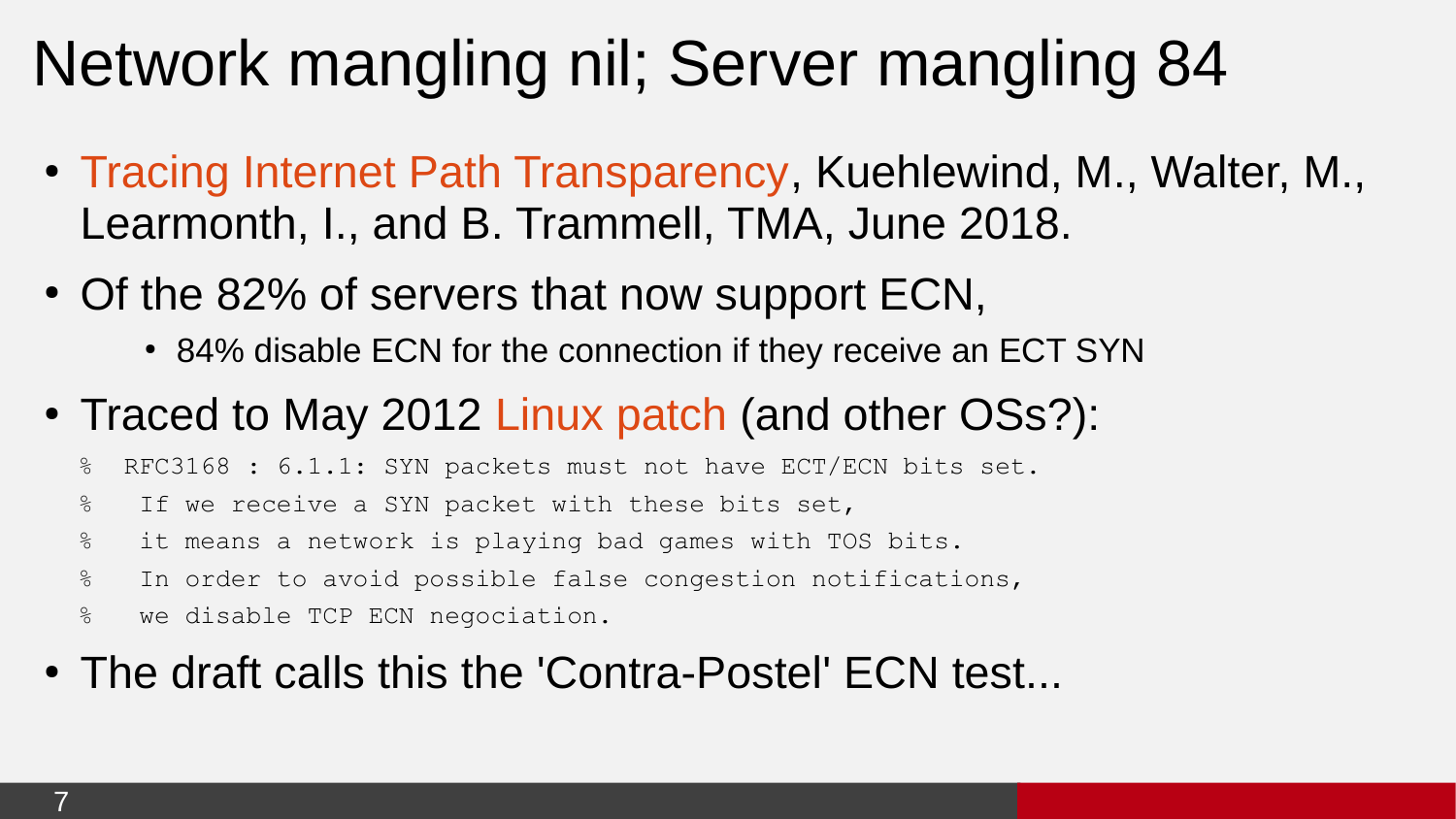# The Contra-Postel ECN Test – getting code fixed

- Ironic: this form of network mangling of ECN is non-existent, but servers disable ECN in their attempt to detect it
	- drastic action based on 1-ended inference of a codepoint transition
	- $\bullet$  and silent no logging of the 'problem' to get it fixed
- Recommendations
	- 1) Remove the Contra-Postel ECN test:
		- while deploying AccECN on servers
			- replaces 1-ended with 2-ended test for mangling
		- while deploying  $ECN++$  on servers
		- just remove it from Linux ECN code
- Removes zero-ECN mangling detection
- (incidence is currently extremely low or zero).
- Best to discuss with the Linux community.
- 2) Add client cache work-round (next slide)
- 3) Fix the specs (subsequent slide)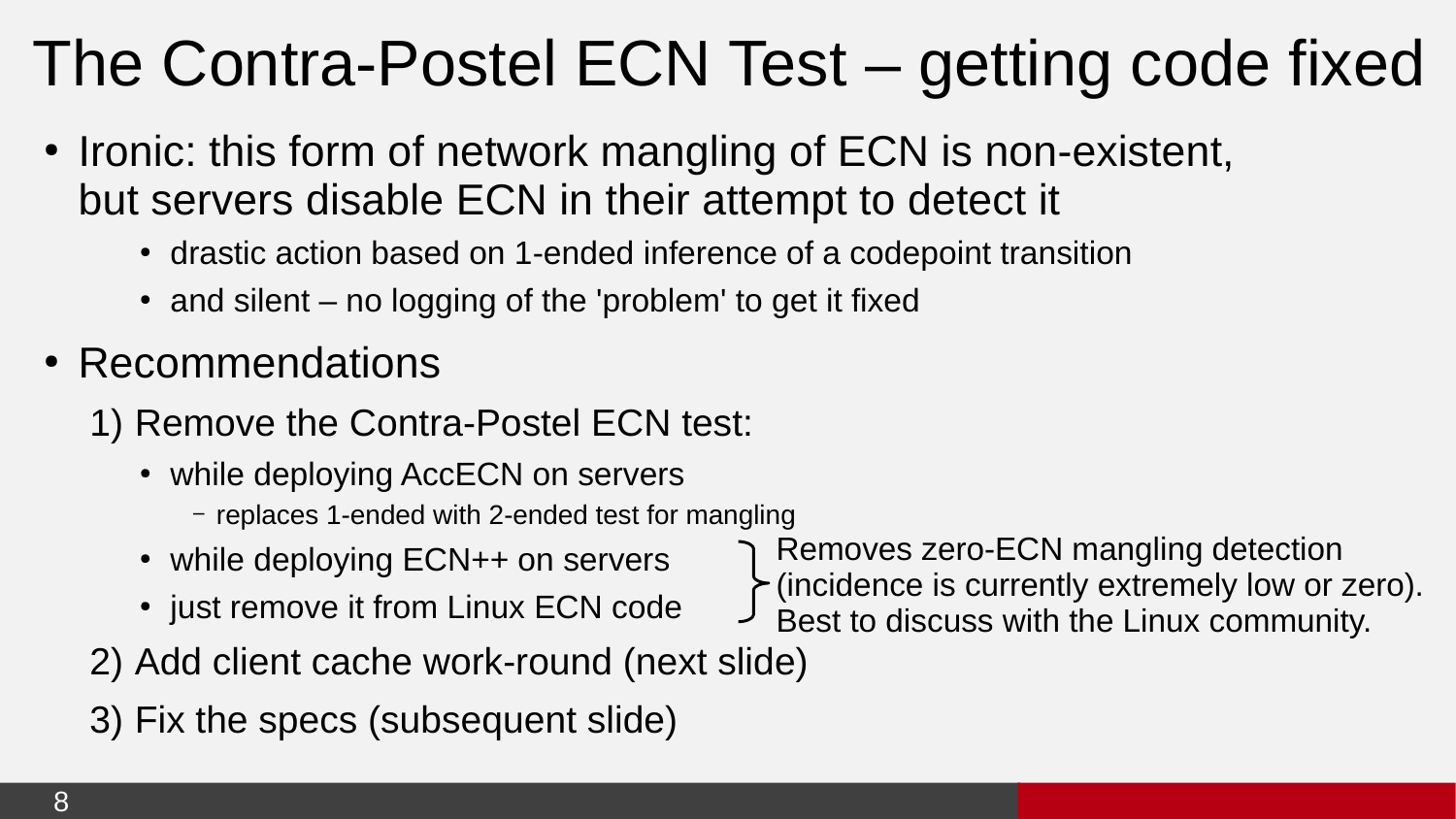#### Workround: client cache of server support for ECT on SYN (size-capped) AccECN  $\widehat{\mathsf{Not} \, \mathsf{AccECN}}$   $\widehat{\phantom{max}}$ **SHOULD**

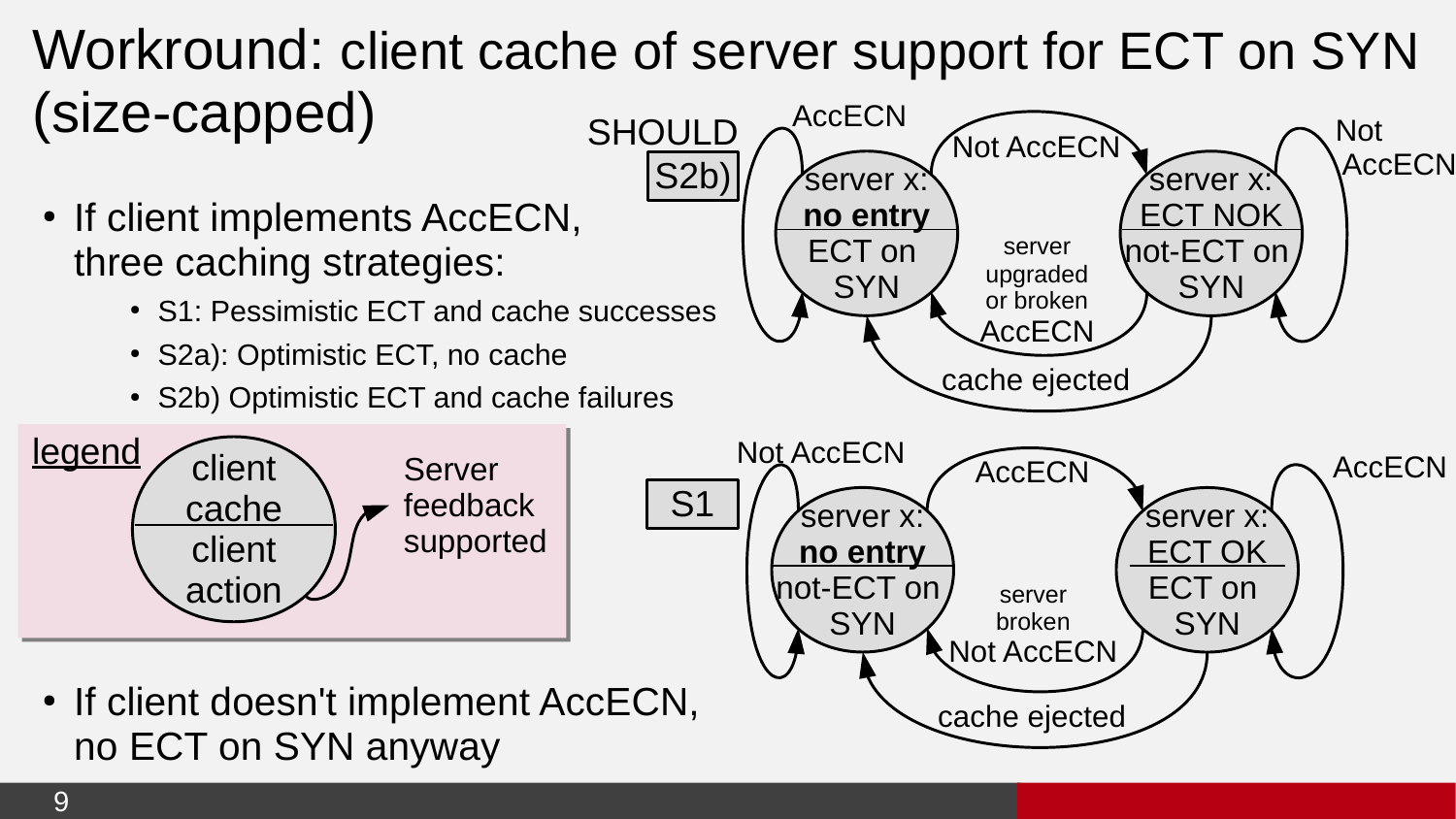#### The Contra-Postel ECN Test – fixing the specs

- RFC3168: "A host MUST NOT set ECT on SYN or SYN-ACK packets."
- RFC8311 adds: "...unless otherwise specified by an Experimental RFC..."
- What does a server do if it receives non-zero ECN on SYN?
	- $\cdot$  RFC 3168; Silence
	- RFC 8311: Silence
	- Silence  $\rightarrow$  Postel's Robustness Principle: "...be liberal in what you accept"?
- ECN++ draft adds: "In order for this experiment to be useful, the following requirements follow from RFC8311:
	- Any TCP implementation SHOULD accept receipt of any valid TCP control packet or retransmission irrespective of its IP/ECN field. If any existing implementation does not, it SHOULD be updated to do so.
	- A TCP implementation taking part in the experiments proposed here MUST accept receipt of any valid TCP control packet or retransmission irrespective of its IP/ECN field."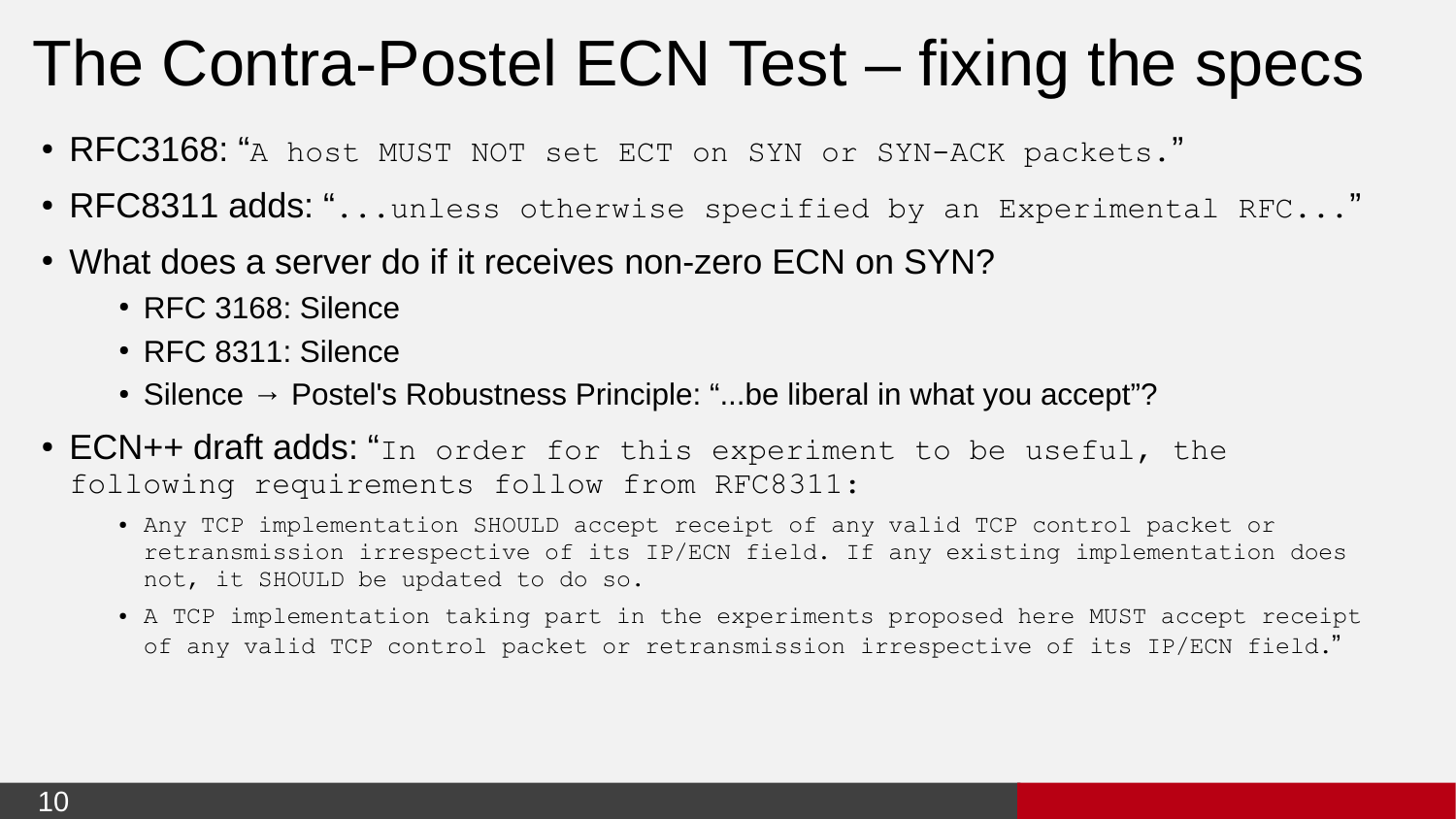#### Receiver packet validation / acceptance

- Original scope of ECN++ draft:
	- Solely behaviour of sender of a control pkt
	- Some recommended Receiver-side packet validation checks had been muddled in with Sender-side requirements
- Widened scope:
	- Added specific receiver acceptance guidance for ECN on each type of control packet (previous slide)
	- Warranted separating out a Receiver-side section
- ECN++ is still a sender-only *deployment*